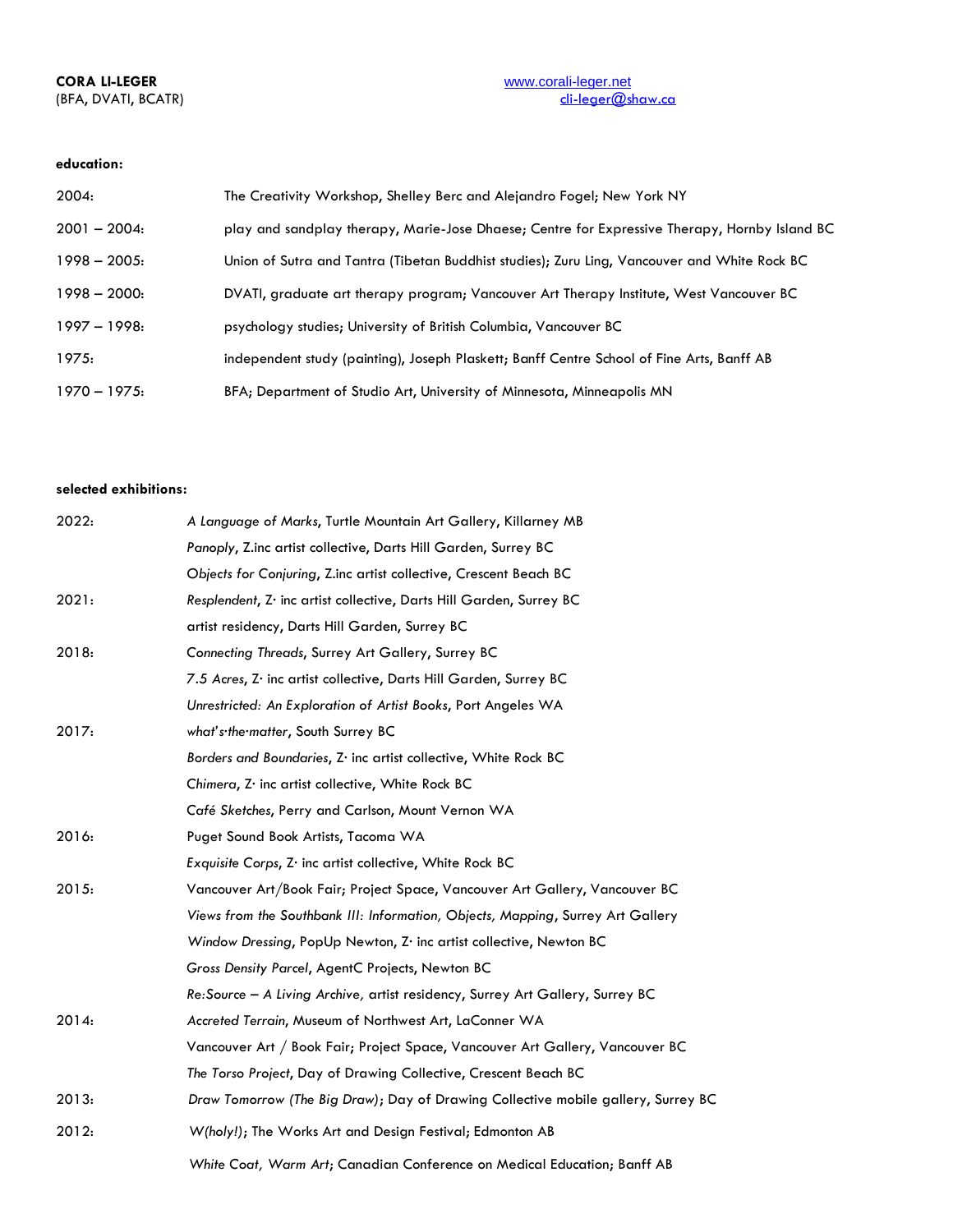| 2011:       | Flying Through Windows; Havana Gallery, Vancouver BC                                                                    |
|-------------|-------------------------------------------------------------------------------------------------------------------------|
| 2010:       | In the Garden of Invention; Amelia Douglas Gallery, Douglas College, New Westminster BC                                 |
|             | Images of Pain and the Brain; Neuro Orthopaedic Institute - Neurodynamic and the Neuromatrix, Nottingham,<br>England UK |
| 2002:       | Journey; Surrey Art Gallery, Surrey BC                                                                                  |
| 2001:       | art by art therapists; Ferry Building Gallery, West Vancouver BC                                                        |
| 1998:       | World Artists for Tibet; Roundhouse Community Centre, Vancouver BC                                                      |
| 1997:       | Kindred Spirit; Surrey Art Gallery, Surrey BC                                                                           |
| 1996:       | Wild Spaces, Intimate Places; Gateway Theatre, Richmond Art Gallery, Richmond BC                                        |
|             | Halcyon Spring; Diane Farris Gallery, Vancouver BC                                                                      |
| 1992:       | Still Life, Landscape, and Flowers; Diane Farris Gallery, Vancouver BC                                                  |
| 1991:       | Beautiful British Columbia; Diane Farris Gallery, Vancouver BC                                                          |
| 1989:       | Chinese-Canadian Artists; Chinese Cultural Centre, Vancouver BC                                                         |
| 1986:       | Vancouver East Cultural Centre, Vancouver BC                                                                            |
| 1984:       | Surrey Art Gallery, Surrey BC                                                                                           |
| 1981/82/84: | Mezzanine Gallery, Queen Elizabeth Theatre, Vancouver BC                                                                |
| 1981:       | Houston/Farris, Vancouver BC                                                                                            |
|             | Kelowna Art Gallery, Kelowna BC                                                                                         |